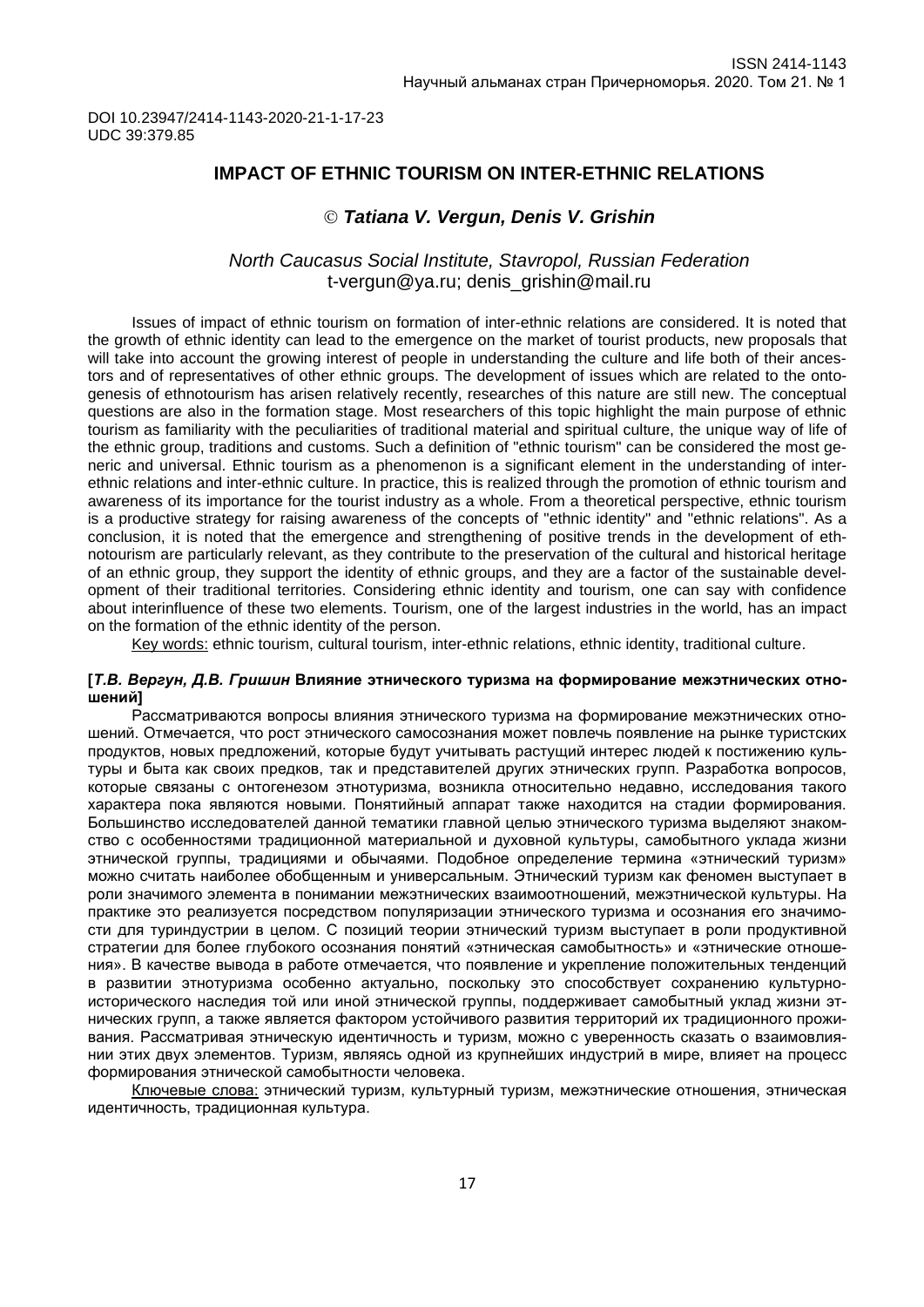*Tatiana V. Vergun – Ph.D. in Philosophy, Associate Professor, North Caucasus Social Institute, Stavropol, Russian Federation.* 

*Denis V. Grishin – Ph.D. in Economics, Associate Professor, North Caucasus Social Institute, Stavropol, Russian Federation.* 

*Вергун Татьяна Викторовна – кандидат философских наук, доцент, Северо-Кавказский социальный институт, г. Ставрополь, Российская Федерация.*

*Гришин Денис Васильевич – кандидат экономических наук, доцент, Северо-Кавказский социальный институт, г. Ставрополь, Российская Федерация.*

The development of ethnic tourism at the present stage is becoming a key area of socio-economic activity of individual countries of the world. In recent years, there has been an increase of interest in ethnic culture in our country. The growth of ethnic identity leads to the emergence of tourist regional products, new proposals on the market. They take into account the increased interest of the population in the knowledge of the culture and life of their ancestors.

The scientific environment has also seen a natural increase in the number of researches on various aspects of ethnic tourism as well as its impact on ethnic relations. The current state and prospects of development of ethnic tourism both in Russia as a whole and in individual regions are considered.

As the development of issues related to the development of ethnic tourism has begun relatively recently, researches in this area are innovative. At present the framework of categories and concepts used by the authors of scientific works is also in the initial stage of formation, it is undergoing changes, and it is being refined and supplemented by various elements.

The clarification of the content of the concept of "ethnic tourism" and the identification of it as an independent type of tourism create conditions for its more detailed study. Two varieties of ethnic tourism are identified. These are superficial and deep. Deep ethnic tourism is linked to the authenticity of resources and knowledge. This criterion is determined by the variety of expectations and needs of tourists as well as by the period of time when the tourist gets acquainted with the ethnic group. In addition, the criterion of authenticity combined with other motives of tourists when choosing a route characterizes how much the tourist is immersed in the knowledge of the ethnic group.

In the domestic and foreign tradition most researchers consider that the main purpose of ethnic tourism is familiarization with the peculiarities of traditional material and spiritual culture, the unique way of life of an ethnic group, rites and customs, other ethnic characteristics of individual indigenous peoples and other ethnic communities. We consider this definition of ethnic tourism to be the most generic and universal, possible for the usage as basical in works devoted to ethnic tourism.

People's interest in the culture of other ethnic groups can be of both cognitive and nostalgic character. Tourists are increasingly attracted to the opportunity to become involved in the way of life of the Aboriginal population. This broadens the outlook, allows you to compare your life with the realities of the lives of other peoples, to dip into the past, to learn new knowledge. All this is connected with the cognitive activity of tourists. The nostalgic character is gained by the tours within which tourists visit the places of residence of the ancestors, distant relatives, relatives and close people.

Such authors as Ch.B. Sunduev, L.V. Hishiktueva, M.B. Birzhakov, B.M. Surtayev refer ethnic tourism to the direction of cultural and cognitive [8, 53 p.], cultural [9, 178 p.] or cognitive tourism [2, 22 p.]. Others, such as N.A. Malova, A.V. Babkin, N.E. Moraleva, E.Y.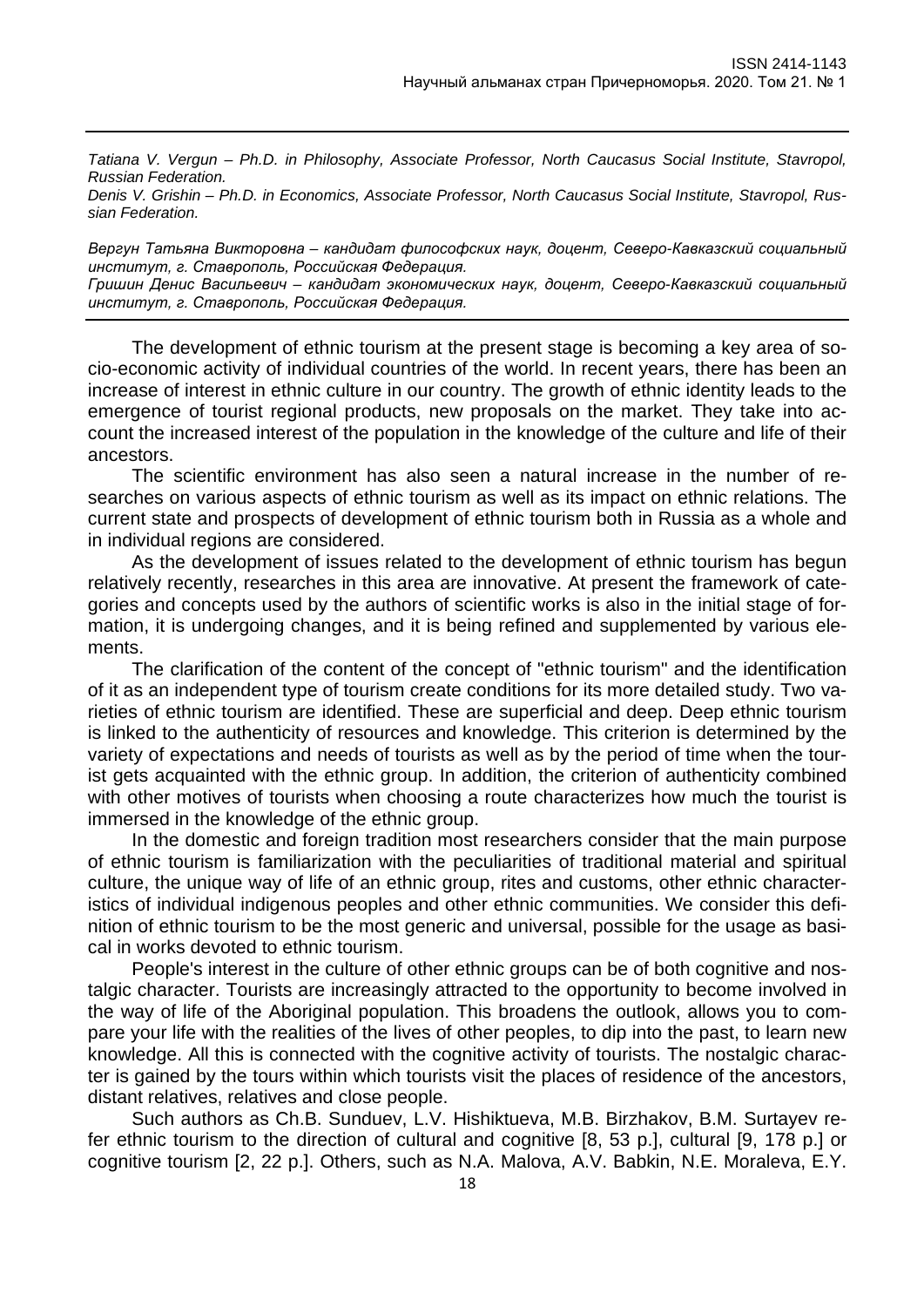Ledovskikh use the concepts of ethnic and ethnographic tourism in their works, without distinguishing them, recognizing them as synonyms [3, 58 p.]. Still others clearly distinguish ethnic tourism and ethnographic tourism. Such authors include A. I. Schukin, who in his study indicates that the first of them is aimed at meeting the spiritual needs of a wide range of consumers, the second is intended rather for scientists-specialists engaged in studying the culture of various ethnicities professionally [10, 15 p.].

While in the domestic tradition there is uncertainty in the ratio of the concepts of "ethnic tourism" and ethnographic tourism, in foreign literature there is an inconsistency between the concepts of ethnic tourism and cultural tourism [7, 181 p.].

Thus, R. Vud and V. Smith consider that ethnotourism and cultural tourism need to be distinguished, but both authors in their works do not clearly define either one or another type of tourism [6, 260 p.]. The Japanese researcher K. Yasumura, on the contrary, by analyzing various approaches to the definition of "ethnic tourism," concludes that ethnotourism cannot be considered as an independent branch, but should be considered as a form of cultural tourism [5].

This kind of inconsistency of the authors' views on ethnic tourism leads to the fact that ethnic tourism as an independent branch has been still taking an insignificant place in tourism flows. However, at the time of reducing of ethnic diversity, and eroding of the identity of individual social groups and peoples in the conditions of increasing globalization, the inclusion of ethnic tourism in a full and independent tourism and its active development is becoming increasingly evident [6, 260 p.].

In the context of world globalization, peoples and their cultural values are also being globalized [12, pp. 3-9]. There are questions of the preservation, revival and spread of the identity of ethnic groups and peoples. The creation of a single tourist communication space absorbs the local identity of individuals and ethnic groups and raises the problem of preserving cultural and linguistic diversity for the sustainable development of States and regions [13, pp. 41-47]. Will the destruction of self-identification of regions that receive tourists become the result of globalization? It depends on the extent to which the region is able to define and resist the framework of its "local identity".

In contrast to the impact of globalization, there is a trend of localization that leads to homogenization of cultures. It aimed to preserve awareness and "sense of identity, home and community" [4, 16 p.]. While trends of globalization blurred boundaries of national and destroyed the characteristics of ethnic cultures, localization trends contributed to the creation and promotion of unique, ethnically rich tourism products on the world market.

When these two trends interact, a new course of "glocalization" has emerged, which combines global and local characteristics in the promotion of tourist products. It means that the local tourist product has to be adapted for understanding and perception in the world tourist market.

Ethnic tourism as a phenomenon acts as a significant element in understanding of inter-ethnic relations, inter-ethnic culture, and awareness in modern civilization of its own ethnic identity. In practice, this is realized through the dissemination of ethnic tourism and awareness of its importance for the tourism industry as a whole. From the perspective of theory, ethnic tourism is a productive strategy for raising awareness of the concepts of "ethnic identity" and "ethnic relations." The basic principles supporting these arguments are:

– First, consideration of tourism as a form of inter-ethnic interaction;

– Secondly, the formation of vectors for the development of ethnic tourism, where ethnic tourism is the defining moment in the formation of ethnic identity;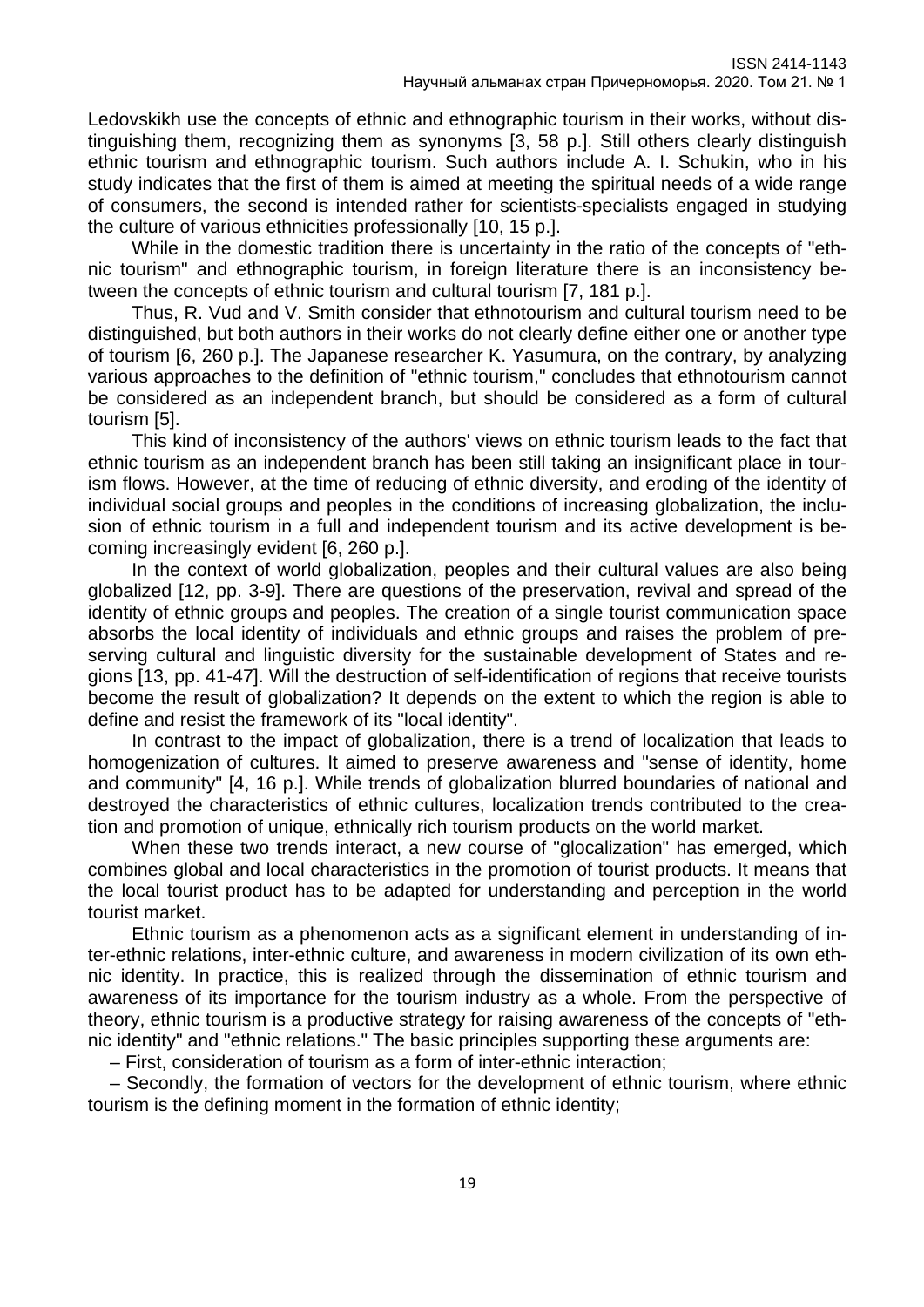– Thirdly, the tourist sphere makes it possible to combine into a whole such concepts as visual aspects and experience, which contribute to the perception of artifacts of ethnic culture [1, p. 26].

Ethnic tourism brings together two very different fields, ethnicity, on the one hand, and tourism industry, on the other. In fact, it is impossible, at first glance. However, issues of ethnic identification and inter-ethnic interaction have remained at the peak of popularity for half a century, and there was no need in tourism industry to understand the importance of ethnic tourism in the formation of inter-ethnic interaction. Neither social science nor economic tradition had a comprehensive study of the subject. It was quite often popularized to condemn becoming a commodity by giving tourists a demonstration of artifacts of some particular authentic culture.

In fact, ethnic tourism is important in shaping inter-ethnic relations and formalizing ethnic identity. Promoting the importance of ethnic tourism for the preservation of the cultural heritage of certain ethnic groups of small peoples may be an argument in support of this position.

Some researchers came directly to the study of tourism from the study of inter-ethnic relations [3, 58 p.]. Tourism is often a form of inter-ethnic relations. As a rule, the tourist, the object of his interest, particularly in cultural and ethnic tourism, and the intermediary who brings them together represent three different and economically unequal ethnic groups. Considering tourism infrastructure more broadly, taking into account tour operators, state and municipal bodies engaged in promotion of tourism, it is possible to further expand the range of interaction of ethnic groups involved in tourism [1, 27 p.]. This indicates that tourism should be considered as a structural element of the global phenomenon of ethnicity and ethnic stratification, not as anything outside it. Tourism often changes relationships in ethnic groups, attitudes towards the State and other ethnic groups.

Thus, the study of inter-ethnic relations in the context of tourism provides a way of identifying processes both in the reproduction and restructuring of national relations and in the vision how these processes are increasingly connected with different processes of globalization.

Some researchers consider that the world culture exists on the basis of diversity organization [8, 54 p.]. Tourism is a major way of visualizing and structuring diversity as well as its obtaining. It is related, to varying degrees, to different forms of world heritage as well as to the world population migration.

It is considered that the emergence of national diaspora as a result of global migration is one of the key factors affecting modern identity [9,180 p.]. Tourism has contributed to the development of various forms of diaspora by dispersing individuals around the world who often become local entrepreneurs in tourism. They are also, most often, generators of "hybrid cultures" and "new ethnos." The study of tourism highlights the relative resilience of ethnic identity as ethnicity is inherently hereditary.

In order to maintain interest in the preservation of traditional culture, it is necessary to involve the younger generation in the process of bringing ethnic culture to the market by promoting ethnic tours filled with various theatrical performances, music, ethnic food and other attributes of this or that ethnic culture. This will enable the younger generation to generate new sources of income and serve as an additional incentive to preserve the identity of ethnic culture. Unfortunately, those ethnic cultures that fail to monetize the achievements of their people by stimulating tourist interest in themselves are doomed to disappear, they become merely museum exhibits [1, 27 p.].

In order to solve the problems of development of ethnic tourism, it is necessary to strengthen State support for tourism business, strengthen the legislative base of tourism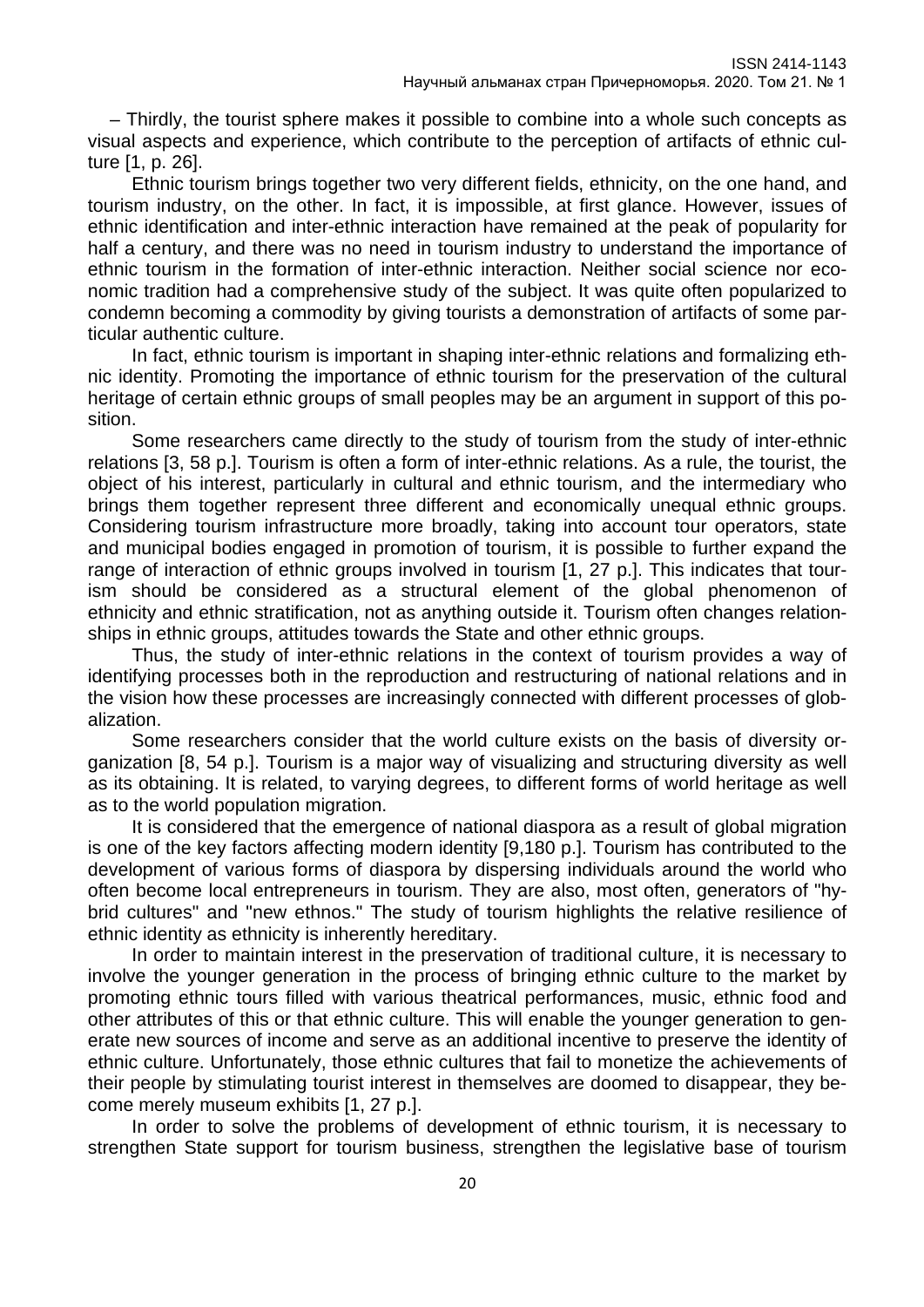and cooperation between State authorities and organizations that are related to ethnic tourism. Ethnic tours attract tourists with certain ethnographic objects and specific nationalities. It follows the need to create new routes and combine existing routes. It is necessary to include ethnic direction not only in regional, but also in federal tourism development programs. All this can contribute to the new level of development of ethnic tourism, which is the only possible way to preserve unique traditional landscapes and traditional cultures. But with the wrong organization, this type of tourism can contribute to the rapid degeneration of peoples and the destruction of existing cultural landscapes.

Thus, the emergence and strengthening of positive trends in this sphere of tourism industry are particularly relevant, as they contribute to the preservation of the cultural and historical heritage of the country, maintenance of the unique way of life of ethnic groups ethnic stratification as well as they are a factor of sustainable development of their traditional territories. The object of tourism, internal and inter-ethnic, can be an important force for restructuring inter-ethnic relations. In considering ethnic identity and tourism, one can say with confidence about interinfluence of these two elements. Tourism, being one of the largest industries in the world, affects the process of the formation of the ethnic identity of the person [11, pp. 3-10].

## *Литература*

- 1. *Адаева Д.О.* Этнический туризм вид или разновидность? // Научный форум. Сибирь. 2016. Т. 2. № 3. С. 26-27.
- 2. *Бахтина С.М., Смирнов Д.В.* Этнический туризм в России на современном этапе развития индустрии туризма // Управление в условиях глобальных мировых трансформаций: экономика, политика, право Сборник научных трудов. Международная конференция. 2018. С. 21-23.
- 3. *Клейман А.А.* Туризм как важнейшая отрасль экономики: динамика, проблемы и перспективы развития // Межрегион. науч.-практ. конф. «Туризм – путь достижения Целей Тысячелетия». Ч. I. СПб: Невский фонд, 2008. С. 55-61.
- 4. *Логвина Е.В.* Развитие этнического туризма в Российской Федерации и республике Крым // Учёные записки Крымского федерального университета им. В.И. Вернадского. География. Геология. Т. 3 (69). 2017. № 2. С. 14-35.
- 5. Международный семинар «Диалог культур и цивилизаций: мост между правами человека и нравственными ценностями». ЮНЕСКО, Париж, 13-14 марта 2007 г. URL: http://www.un.int/russia/ new/MainRootrus/docs/off\_news/150307/newru4.htm
- 6. *Полякова Н.В.*, *Максимов Д.В.* Этнический туризм как форма межнациональных отношений // Теоретические и прикладные аспекты современной науки. 2014. № 5-3. С. 259-261.
- 7. *Святоха Н.Ю., Филимонова И.Ю.* Подходы к классификации этнического туризма // Вестник Оренбургского государственного университета. 2014. № 6(167). С.179-183.
- 8. *Сундуев Ч.Б., Хышиктуева Л.В.* Этнотуризм как одно из направлений культурнопознавательного туризма // Вестн. Бурят. Гос. Ун-та. 2009. № 4. С.53-56.
- 9. *Суртаев Б.М.* Этнографический туризм как способ сохранения и возрождения этнокультурного наследия // Вестник угроведения. 2012. № 1. С. 178-182.
- 10. *Щукин А.И.* Предпосылки и факторы развития этнического туризма на Северо-Западе Российской Федерации: Автореф. дис. … канд. геогр. наук. СПбГУ, СПб, 2002. 22 с.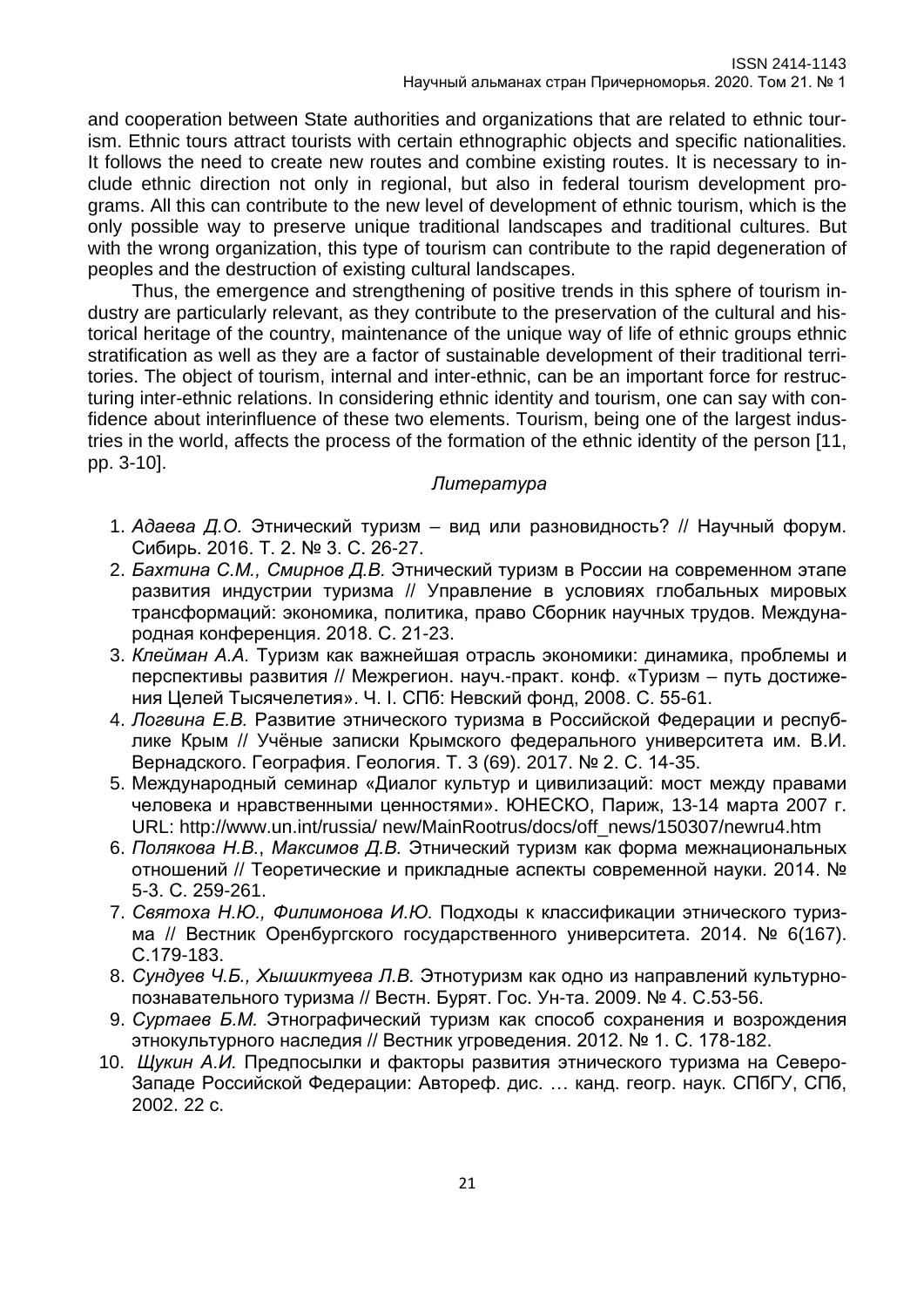- 11. *Goncharov V., Kolosova O.* Ethnocultural aspect of the study of the social sphere as the basis of human life // Научный альманах стран Причерноморья. 2019. № 3 (19). С. 3-10.
- 12. *Berkovskiy V., Tronina L.* Social and historical aspect of interaction of ethnic culture and personality in the context of public development // Научный альманах стран Причерноморья. 2019. №1 (17). С. 3-9.
- 13. *Kuleshin M., Leonova N., Nemashkalov P.* Historical consciousness as a part of national consciousness: to the problem statement of the research // Научный альманах стран Причерноморья. 2019. №1 (17). С. 41-47.

# *References*

- 1. *Adayeva D.O.* Etnicheskii turizm vid ili raznovidnost? Nauchnyi forum. [Is ethnic tourism a species or a variety? Scientific Forum]. Siberia. 2016. V. 2. No. 3. pp. 26-27 (in Russian).
- 2. *Bakhtina S.M., Smirnov D.V.* Etnicheskii turizm v Rossii na sovremennom etape razvitiia industrii turizma. Upravlenie v usloviiakh globalnykh mirovykh transformatsii: ekonomika, politika, pravo Sbornik nauchnykh trudov Mezhdunarodnaia konferentsiia. [Ethnic tourism in Russia at the modern stage of development of tourism industry. Management in the conditions of global world transformations: Economy, Politics, Law. Collection of scientific works. International Conference], 2018. pp. 21-23 (in Russian).
- 3. *Kleiman A.A.* Turizm kak vazhneishaia otrasl ekonomiki: dinamika, problemy i perspektivy razvitiia. Mezhregion. Nauch.-prakt.konf. "Turizm – put dostizheniia Tselei Tysiacheletiia". [Tourism as the most important branch of the economy: dynamics, problems and development prospects. Interregional Scientific Practice Conference "Tourism is a way to achieve the Millennium Goals."] Ch. I. Saint Petersburg: Nevsky Foundation, 2008. pp. 55-61 (in Russian).
- 4. *Logvina E.V.* Razvitie etnicheskogo turizma v Rossiiskoi Federatsii i respublike Krym. Uchenye zapiski Krymskogo federalnogo univer-siteta imeni V. I. Vernadskogo. Geografiia. Geologiia. [Development of ethnic tourism in the Russian Federation and Republic of Crimea. Academic notes of the Crimean Federal University named after V. I. Vernadsky. Geography. Geology.]. V. 3 (69). 2017. No. 2. pp. 14-35 (in Russian).
- 5. Mezhdunarodnyi seminar "Dialog kultur i tsivilizatsii: most mezhdu pravami cheloveka i nravstvennymi tsennostiami". [International Seminar "Dialogue of Cultures and Civilizations: The Bridge between Human Rights and Moral Values".] UNESCO, Paris, March 13-14, 2007. Available at: http://www.un.int/russia/ new/MainRootrus/docs/off \_ news/150307/newru4.htm
- 6. *Polyakova N.V., Maksimov D.V.* Etnicheskii turizm kak forma mezhnatsionalnykh otnoshenii. Teoreticheskie i prikladnye aspekty sovremennoi nauki. [Ethnic tourism as a form of inter-ethnic relations. Theoretical and applied aspects of modern science]. 2014. No. 5-3. pp. 259-261 (in Russian).
- 7. *Svyatoha N.Yu., Filimonova I.Yu.* Podkhody k klassifikatsii etnicheskogo turizma. Vestnik Orenburgskogo gosudarstvennogo universiteta. [Approaches to the classification of ethnic tourism. Journal of Orenburg State University]. 2014. No. 6(167). pp. 179-183 (in Russian).
- 8. *Sunduev Ch.B., Khyshiktueva L.V.* Etnoturizm kak odno iz napravlenii kulturnopoznavatelnogo turizma. Vestn. Buriat. Gos. Un-ta. [Ethnotourism as one of the directions of cultural and cognitive tourism. Bulletin of the Burat State University]. 2009. No. 4. pp. 53-56 (in Russian).